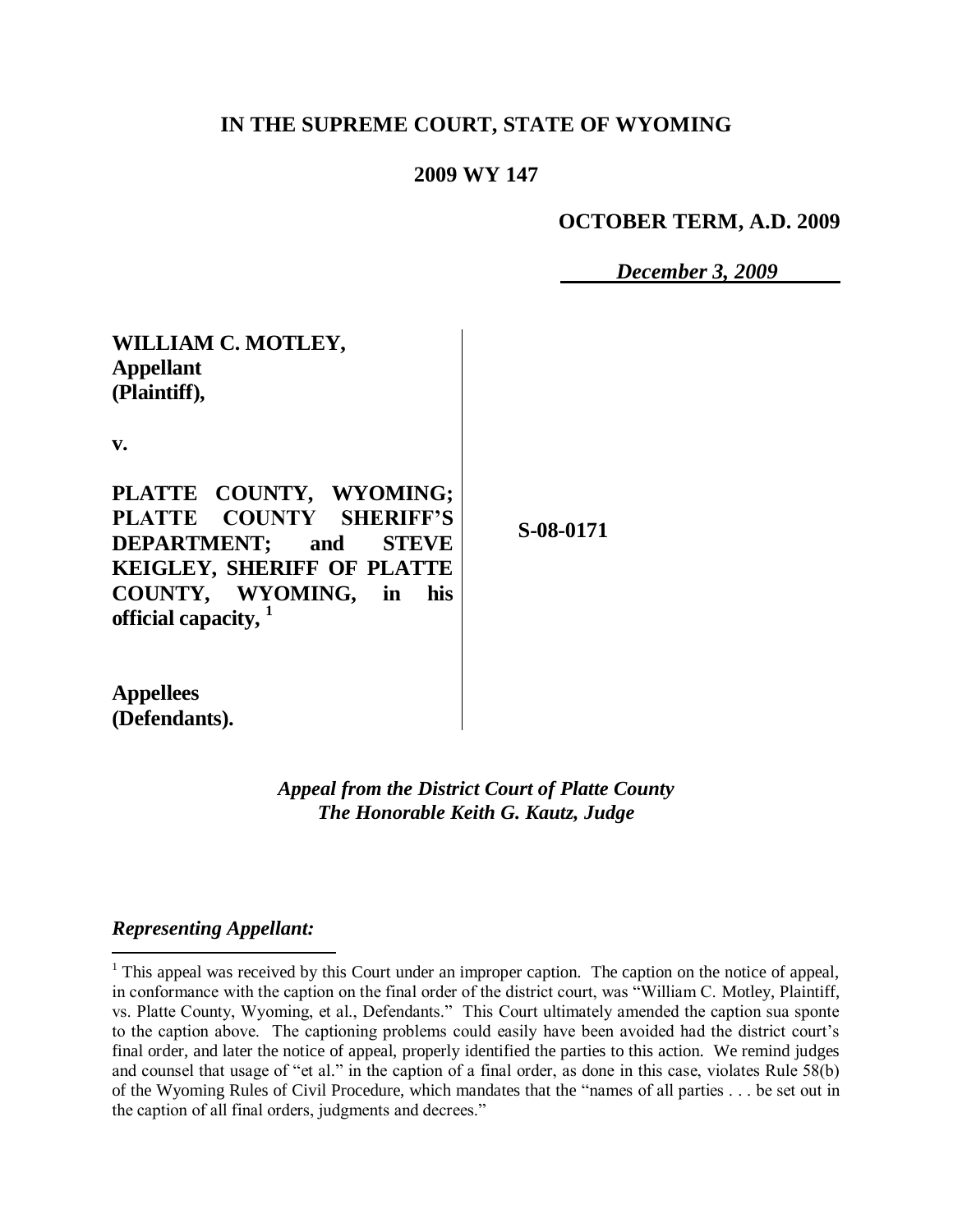H. Michael Bennett of H. Michael Bennett, P.C., Cheyenne, Wyoming

#### *Representing Appellees:*

Bruce A. Salzburg, Wyoming Attorney General; Thomas W. Rumpke, Senior Assistant Attorney General; Richard Rideout, Law Offices of Richard Rideout, P.C., Cheyenne, Wyoming

*Before VOIGT, C.J., and GOLDEN, HILL, KITE, BURKE, JJ.*

*GOLDEN, J., delivers the opinion of the Court; VOIGT, C.J., files a specially concurring opinion; BURKE, J., files a dissenting opinion in which KITE, J., joins.*

**NOTICE: This opinion is subject to formal revision before publication in Pacific Reporter Third. Readers are requested to notify the Clerk of the Supreme Court, Supreme Court Building, Cheyenne, Wyoming 82002, of any typographical or other formal errors so that correction may be made before final publication in the permanent volume.**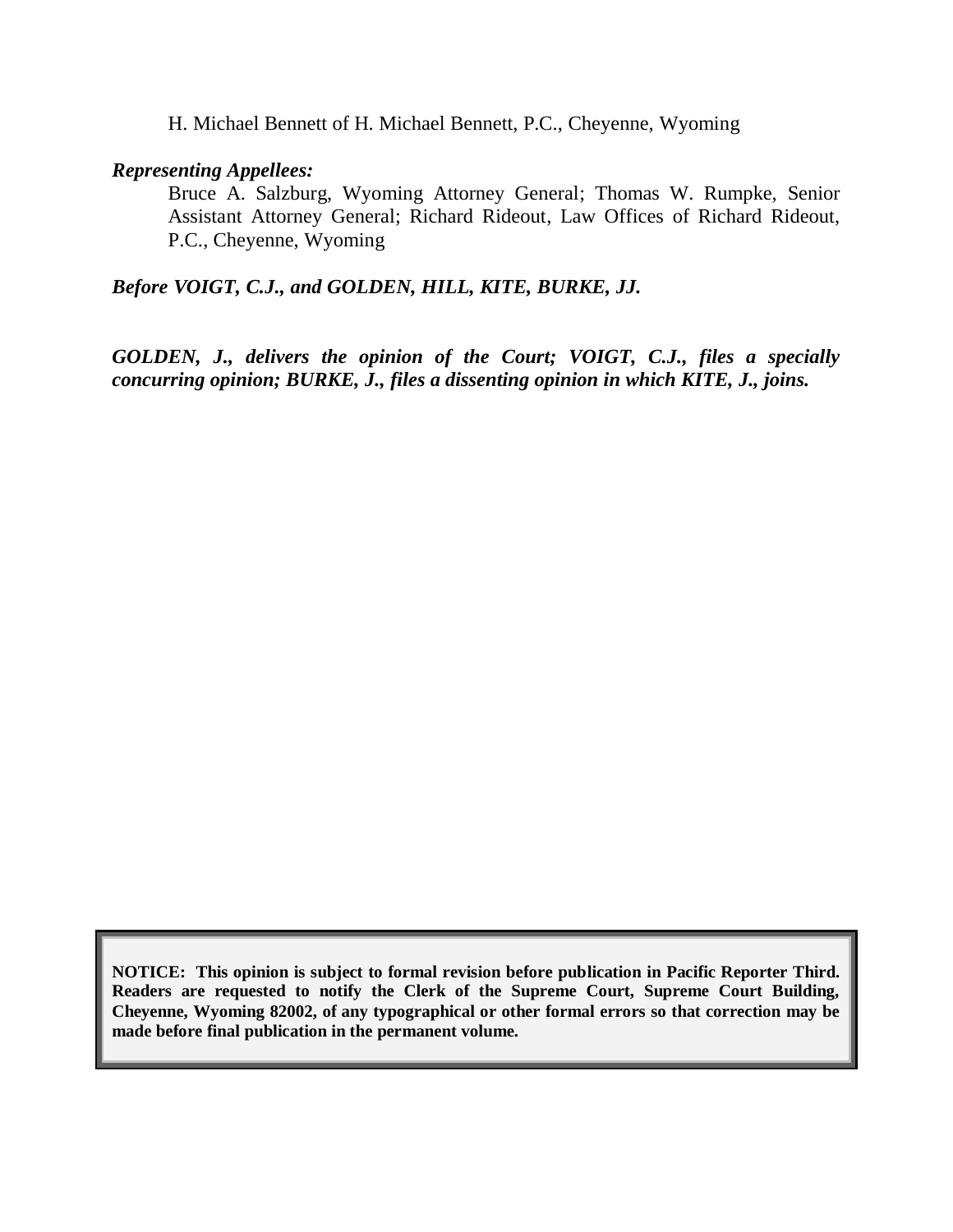#### **GOLDEN**, Justice.

[¶1] William C. Motley worked for the Platte County Sheriff's Department as a deputy sheriff. In November 2006, Motley filed a complaint against Platte County, Wyoming, the Platte County Sheriff's Department, and Sheriff Steve Keigley "in his official capacity" (hereinafter "the County") alleging he was suspended and later terminated from his job without cause and without notice and opportunity for a hearing in violation of Wyo. Stat. Ann. § 18-3-611 (LexisNexis 2009).<sup>2</sup> The district court determined that the provisions of § 18-3-611 did not apply to Motley and granted summary judgment in favor of the County. Motley seeks review of the district court's decision.

[¶2] Our resolution of this appeal is controlled by our decision in *Beaulieu v. Florquist*, 2004 WY 31, 86 P.3d 863 (Wyo. 2004) (*Beaulieu II*). In *Beaulieu II*, we held that the failure of the complaint in a governmental claim's action to allege compliance with both the statutory filing requirements of Wyo. Stat. Ann. § 1-39-113 and the constitutional signature and certification requirements of Wyo. Const. Art. 16, § 7 precludes the district court from acquiring subject matter jurisdiction over the claim. *Id*., ¶¶ 10-15, 86 P.3d at 866-69. We have regularly upheld the strictness of that rule over the intervening years. *See McCann v. City of Cody*, 2009 WY 86, ¶¶ 7-8, 210 P.3d 1078, 1081-82 (Wyo. 2009) (and cases cited therein). *Stare decisis* dictates adherence to the *Beaulieu II* rule in this case.

[¶3] In his complaint, Motley asserts only that:

Plaintiff has filed a claim with Platte County, Wyoming, pursuant to W.S. § 1-39-113(b) on 13 November 2006. No action has been taken as of the date of filing this action.

 $\overline{a}$ 

 $2 \text{ }$  \$ 18-3-611 provides in pertinent part:

<sup>(</sup>a) This section applies to sworn nonprobationary, full-time deputies of a sheriff's department which employs at least twenty (20) sworn, full-time deputies. . . .

<sup>(</sup>b) A deputy sheriff shall not be discharged from employment, reduced in rank or suspended without pay except for cause and after notice and opportunity for a hearing. The hearing and any appeal shall be conducted in accordance with the Wyoming Administrative Procedure Act. The hearing shall be closed unless both the sheriff and the deputy involved agree otherwise.

<sup>(</sup>c) A deputy sheriff accused of a matter for which the sheriff may discharge him may be suspended with pay for a reasonable length of time necessary to investigate and take final action on the matter, provided the deputy shall not be discharged in any final action without the opportunity for a hearing.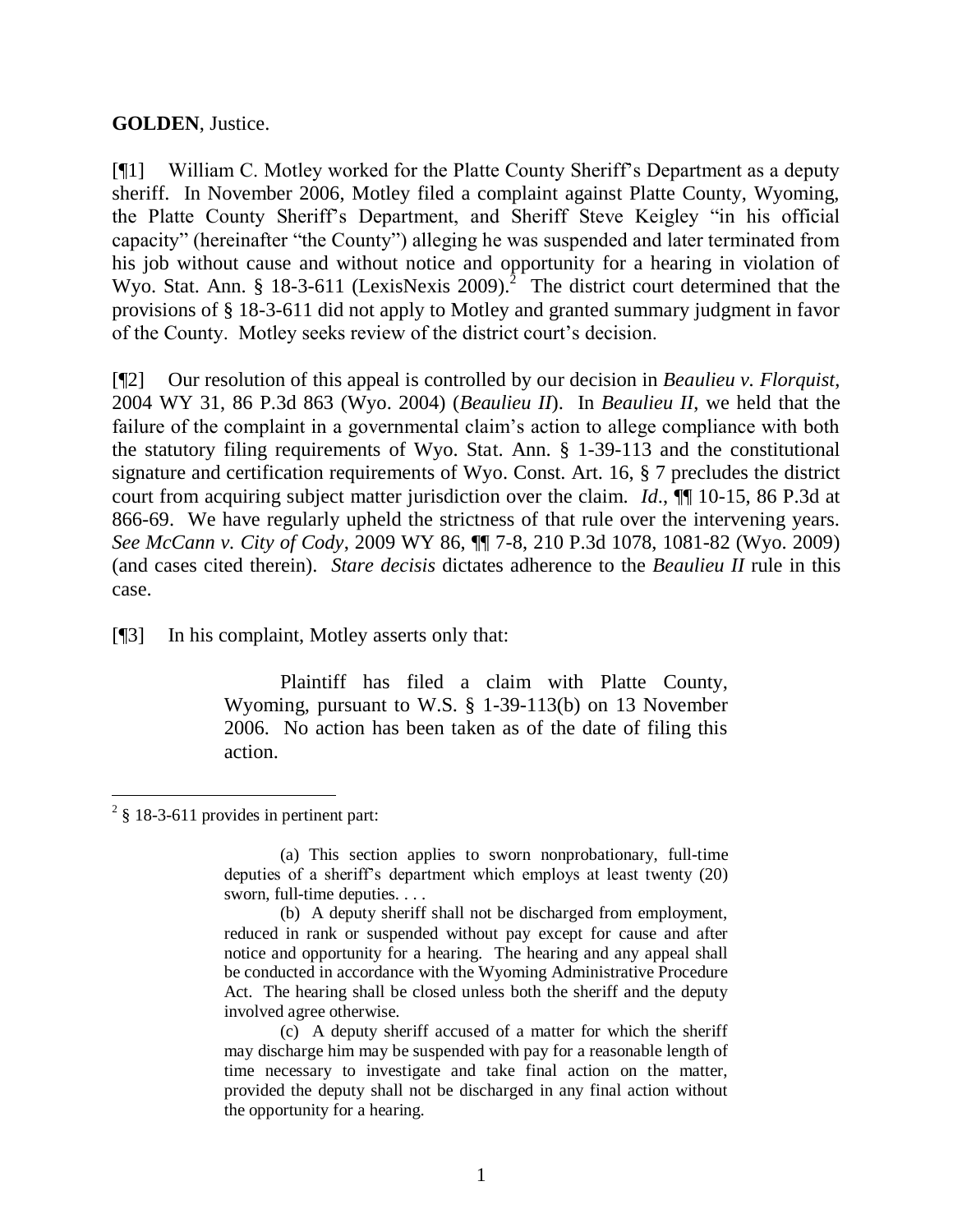Although this provision indicates compliance with statutory requirements, the complaint does not mention the state constitution, let alone contain an averment that Motley complied with the signature and certification requirements of Art. 16, § 7. Because Motley's complaint fails to allege the requisite constitutional compliance, under *Beaulieu II* the district court never acquired subject matter jurisdiction over the action. *McCann*, ¶ 8, 210 P.3d at 1082; *Gose v. City of Douglas*, 2008 WY 126, ¶¶ 17-18, 193 P.3d 1159, 1163-64 (Wyo. 2008). It follows that this Court, having no better jurisdiction than the district court, is without jurisdiction to consider Motley's appeal.<sup>3</sup> McCann, ¶ 8, 210 P.3d at 1082; *Wooster v. Carbon County School Dist. No. 1*, 2005 WY 47, ¶ 22, 109 P.3d 893, 900 (Wyo. 2005). We therefore dismiss the appeal.

 $\overline{a}$ 

<sup>&</sup>lt;sup>3</sup> We are mindful that the parties did not raise the issue of jurisdiction. However, this Court has a duty to consider jurisdictional questions whether or not they are raised by the parties. *Plymale v. Donnelly*, 2006 WY 3, ¶ 4, 125 P.3d 1022, 1023 (Wyo. 2006); *Robbins v. South Cheyenne Water & Sewage Dist.*, 792 P.2d 1380, 1384 (Wyo. 1990).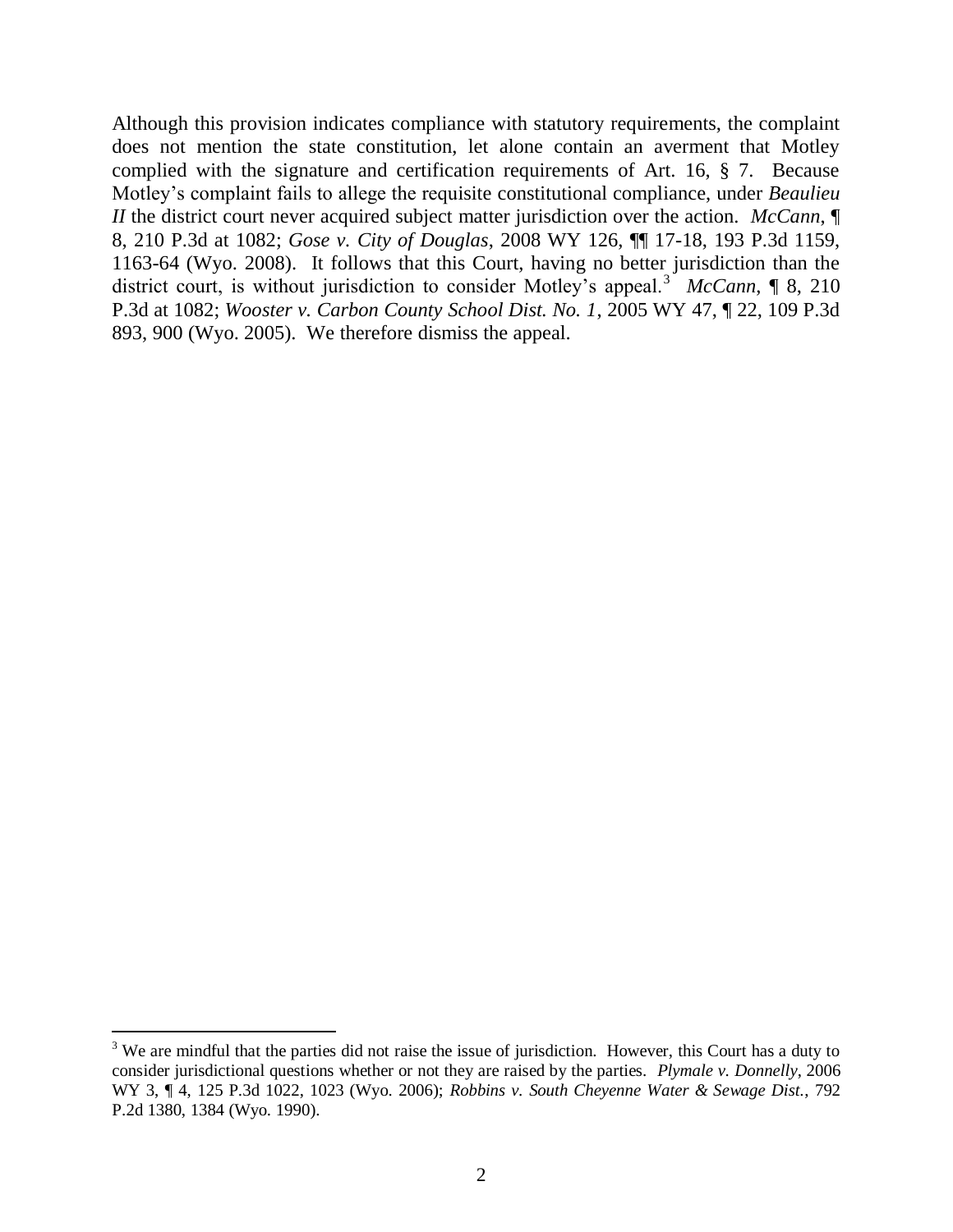## **VOIGT, Chief Justice**, specially concurring.

[¶4] I concur in the majority opinion, writing separately in response to the dissenting opinion, only to say that W.R.C.P. 8(a)(1) requires a civil complaint to contain "a short and plain statement of the grounds upon which the court's jurisdiction depends." A Wyoming district court's jurisdiction over a governmental claim depends upon the plaintiff's compliance with Art. 16, § 7 of the Wyoming Constitution, and the plaintiff's compliance with the Wyoming Governmental Claims Act, Wyo. Stat. Ann. §§ 1-39-101 *et seq.* (LexisNexis 2009). *McCann v. City of Cody*, 2009 WY 86, 210 P.3d 1078 (Wyo. 2009), the cases cited therein, and the majority opinion in the instant case, merely require the pleader to state the few facts that reveal compliance with the constitutional provision and the statute.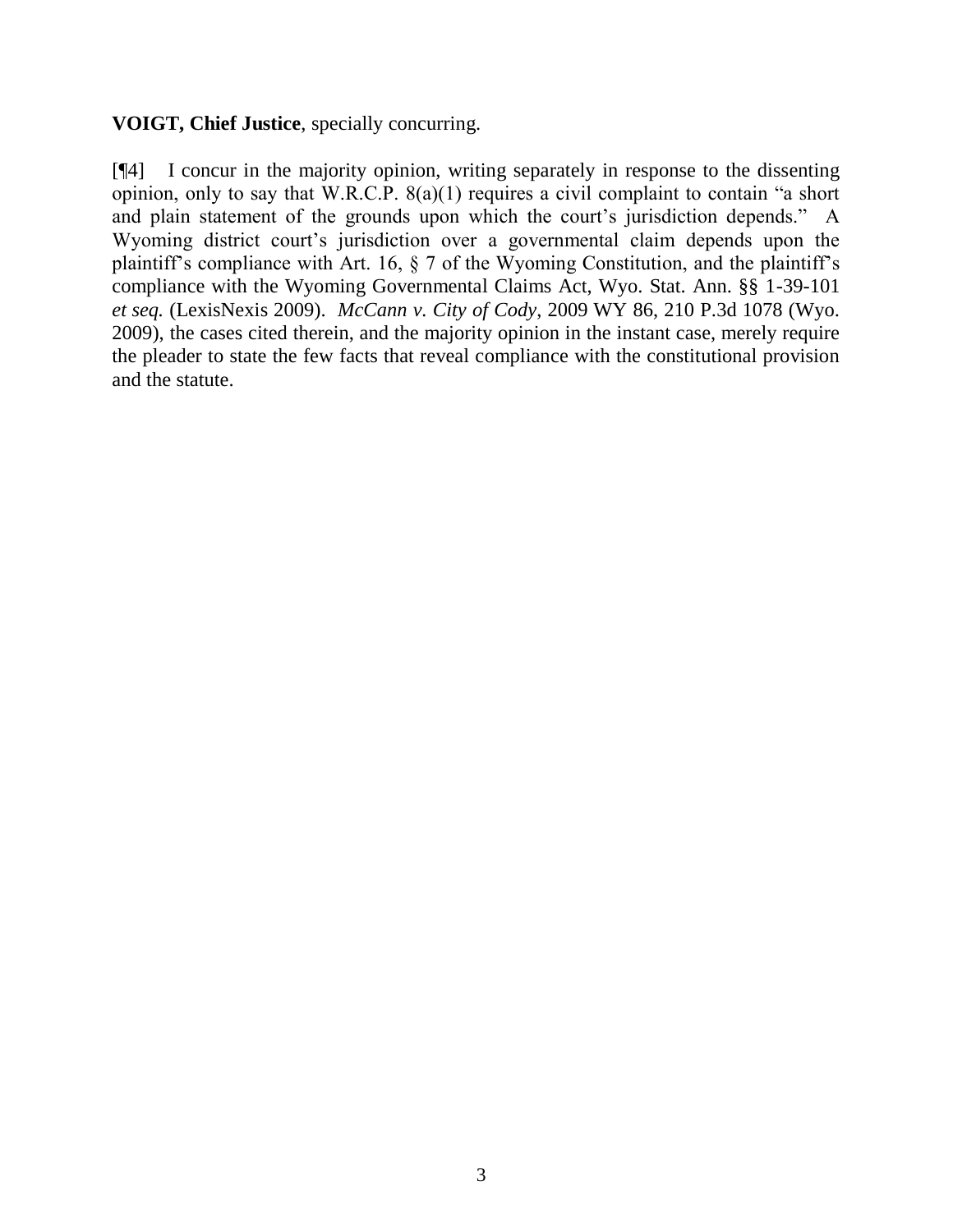**BURKE**, Justice, dissenting, with whom **KITE**, Justice, joins.

[¶5] I respectfully dissent for the same three reasons identified in the dissent in *McCann*, **[9, 210 P.3d at 1082.** First, the allegations of the complaint, when reviewed as required by the Wyoming Rules of Civil Procedure, and our jurisprudence interpreting those rules, sufficiently allege the jurisdictional prerequisites. Second, if the complaint is inadequate, Mr. Motley should be provided the opportunity to amend the complaint. Third, if the judicially created pleading requirements lead to the conclusion that this complaint is legally insufficient and plaintiff is not permitted to amend it, those requirements should be eliminated. Because the majority's decision in this case rests upon the doctrine of *stare decisis*, I also dissent because that doctrine, properly applied, does not support the result reached in this case.

[¶6] This Court has always shown due deference to the doctrine of *stare decisis*, but, it has also always recognized that *stare decisis* should not be applied blindly and rigidly. "[W]hen governing decisions are unworkable or are badly reasoned, this Court has never felt constrained to follow precedent. *Stare decisis* is not an inexorable command; rather, it is a principle of policy and not a mechanical formula of adherence to the latest decision." *Cook v. State*, 841 P.2d 1345, 1354 (Wyo. 1992) (Golden, J., concurring) (internal citations and some punctuation omitted).

[¶7] It is perhaps ironic that *stare decisis*, a doctrine intended to promote "the orderly development of the law," provides the legal foundation for the majority's decision. Our precedent relating to pleading requirements in the governmental claims context was once described as a legal "mine field." *Amrein v. Wyoming Livestock Bd.*, 851 P.2d 769, 773 (Wyo. 1993) (Urbigkit, J., dissenting). The description is apt.

[¶8] *Stare decisis* is intended to promote the "evenhanded, predictable, and consistent development of legal principles." *Cook*, 841 P.2d at 1354. Instead of consistency and predictability, this Court has presented governmental claimants with a moving target of pleading requirements that must be satisfied to avoid dismissal on jurisdictional grounds. We have properly recognized that "subject matter jurisdiction can be neither created nor destroyed by judicial fiat" and that "[s]ubject matter jurisdiction is determined in constitutional conventions and in legislative halls, not in courtrooms." *Wooster v. Carbon County School Dist. No. 1*, 2005 WY 47, ¶¶ 20, 21, 109 P.3d 893, 899, 900 (Wyo. 2005). In the governmental claims pleading context, however, we have ignored those precepts and judicially created rules restricting subject matter jurisdiction.

[¶9] The Wyoming Governmental Claims Act was enacted in 1979. It does not contain any jurisdictional pleading requirements. As it relates to subject matter jurisdiction, the act merely states: "Original and exclusive jurisdiction for any claim under this act shall be in the district courts of Wyoming." Wyo. Stat. Ann. § 1-39-117(a) (LexisNexis 2009). In 1983, this Court imposed its first subject matter jurisdiction pleading requirement.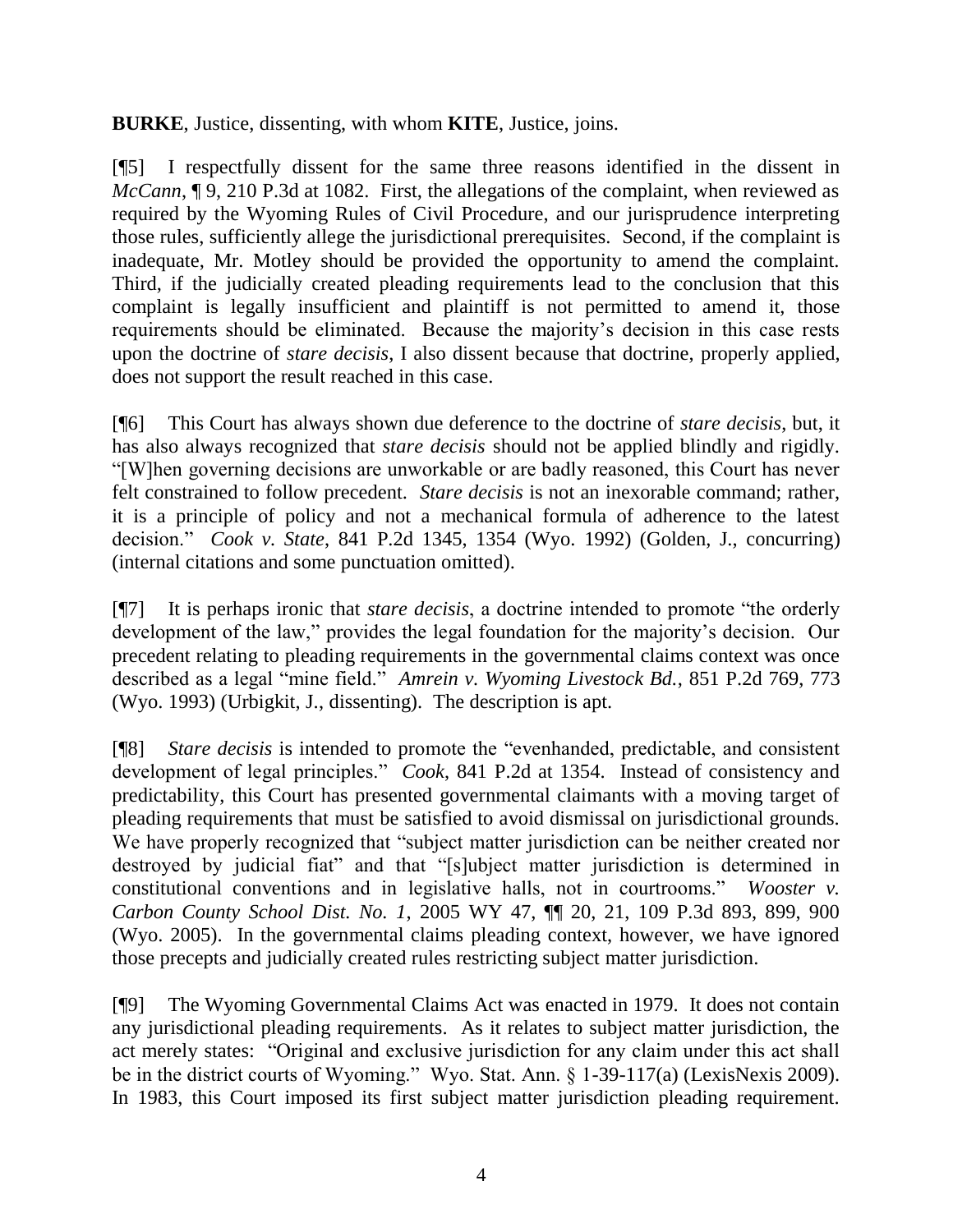*Board of Trustees v. Bell*, 662 P.2d 410 (Wyo. 1983). In that case, Rosemarie Bell obtained a default judgment against the University of Wyoming Board of Trustees in the amount of \$1,886.30 based upon a claim of wrongful discharge from her employment with the board. This Court overturned the judgment holding that the district court was without subject matter jurisdiction because the complaint did not contain an allegation that Ms. Bell had filed the necessary governmental claim. *Id.* at 415. The Court provided no authority for the proposition that a judicially created pleading rule could deprive the district court of jurisdiction granted by statute.

[¶10] Ten years later, in *Amrein*, this Court tacked on a new "jurisdictional" pleading requirement. In *Amrein*, the plaintiff's complaint alleged the filing of the requisite governmental claim. This Court, however, found the complaint "jurisdictionally" deficient because it failed to allege the **date** of the filing of the requisite claim:

> In this instance, Amrein alleged the filing of the claim, but we expand upon the rule articulated in *Bell* and now hold that, in order to invoke the jurisdiction of the district court, such an allegation must encompass a statement of the date the claim was filed to demonstrate the filing of the claim within two years of the date of the "alleged act, error or omission" or, alternatively, the statutory ground for the late discovery of the "alleged act, error or omission." Since Amrein failed to make this allegation, the complaint was subject to dismissal for failure to allege the jurisdiction of the court with specificity.

*Id.*, 851 P.2d at 771.

[¶11] In 2004, in *Beaulieu II*, this Court added two more "jurisdictional" pleading hurdles:

> Heretofore, we have limited the application of that rule, when determining the presence or absence of subject matter jurisdiction, to the statutory requirements; that is, we have required only that the complaint allege the filing of the claim and the date of such filing. We now hold, however, that the complaint must also allege compliance with the signature and certification requirements of the state constitution.

*Id.*, ¶ 14, 86 P.3d at 868.

The addition of the jurisdictional pleading requirements relating to compliance with the state constitution was directly at odds with our prior precedent. In 1990, in *Martinez v.*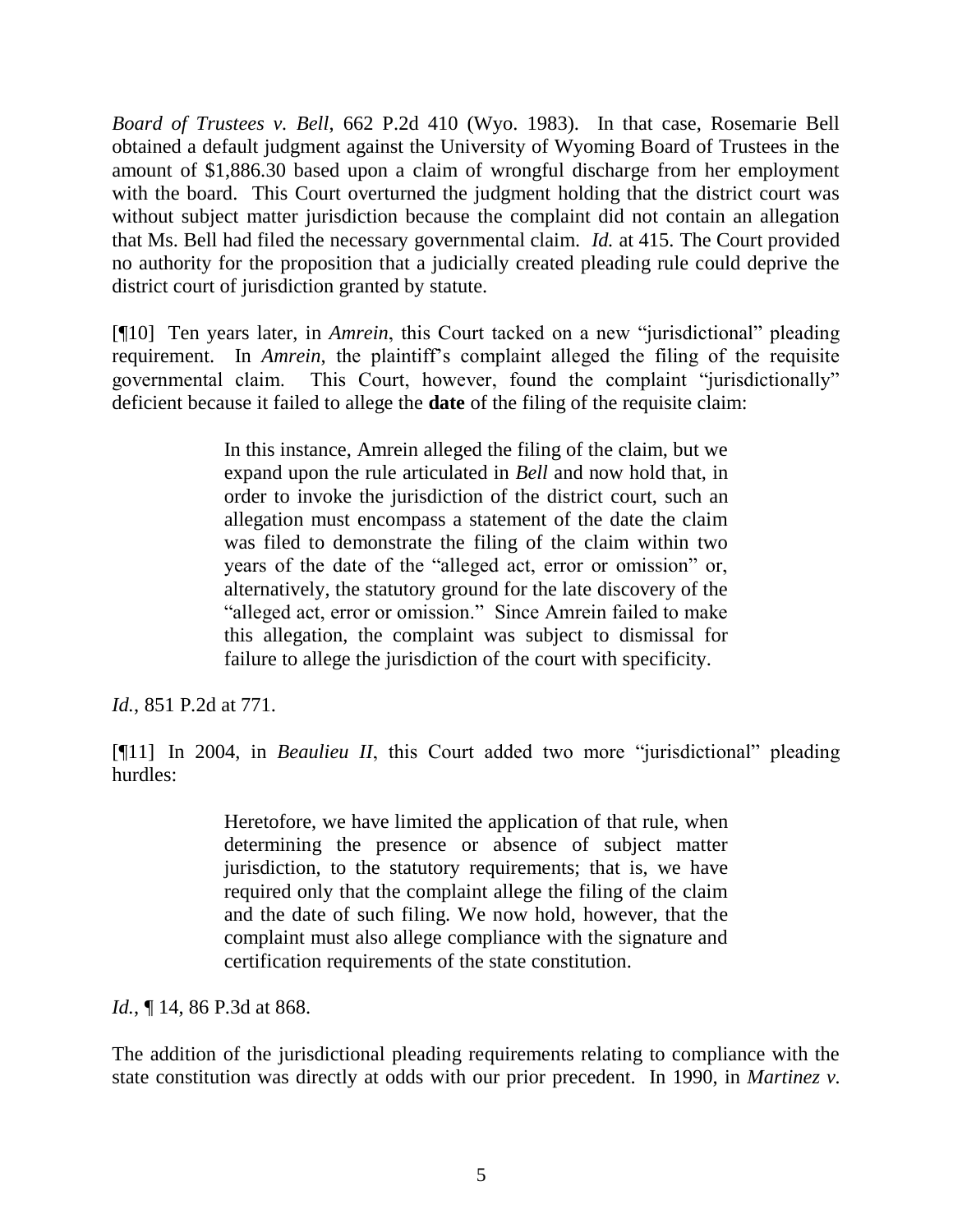*City of Cheyenne*, 791 P.2d 949, 958 (Wyo. 1990), this Court specifically held that the constitutional signature and certification requirements are not jurisdictional:

> The State . . . contends that an omission of the correct certification results in a failure of subject matter jurisdiction, and the issue can be raised at any time in the proceeding. We do not agree with this contention. The failure to verify or certify as the constitution now reads is nothing more than a defect or an irregularity that is not jurisdictional.

In *Beaulieu II*, the Court cleared that precedential barrier by overturning *Martinez*. "We now believe that *Martinez* was wrongly decided and that it must be overruled." *Beaulieu*, ¶ 13, 86 P.3d at 868.

[¶12] The *Beaulieu II* decision had immediate and dire consequences for a claimant in at least one lawsuit that was pending at the time that *Beaulieu II* was decided. *See Wooster*, 109 P.3d 893. In *Wooster*, litigation had been commenced in 2002. The State did not initially assert any defense to the validity of the governmental claim filed by Mr. Wooster. One day after *Beaulieu II* was decided, and only 45 days before trial, the defendant governmental entity filed a motion seeking dismissal on jurisdictional grounds because the claim had not complied with the constitutional signature and certification requirements. When the *Wooster* litigation was initiated, our precedent as set forth in *Martinez*, clearly and unequivocally held that failure to raise such a defense resulted in waiver of that defense. Had the defense been timely asserted, Mr. Wooster would have had ample time to file a compliant claim. Because the defense was raised so late, the two-year time period for filing the claim had expired. The district court reluctantly granted the motion. This Court, in a 3-2 decision, affirmed the dismissal. *See Wooster*, 109 P.3d 893.

[¶13] Two additional observations regarding *Beaulieu II* are warranted. First, *Beaulieu II* was a "claims" case, not a "pleading" case. Mr. Beaulieu's complaint was dismissed because his "claim" was deficient. Second, in announcing the new pleading Second, in announcing the new pleading. requirements, this Court gave no indication that the Wyoming Rules of Civil Procedure do not apply in determining whether a plaintiff has satisfied those requirements. It wasn't until 2008 in *Gose* that this Court first applied those pleading requirements in a manner that conflicted with the Wyoming Rules of Civil Procedure.

[¶14] In *Gose*, the specific question presented was "whether the Goses' complaint adequately alleged compliance with requirements of Wyo. Const. art. 16, § 7." *Id.*, ¶ 17, 193 P.3d at 1163. In their complaint, the Goses alleged:

> [d]emand pursuant to Wyoming Statute Section 1-39-113 was delivered lawfully to the City of Douglas, Wyoming by the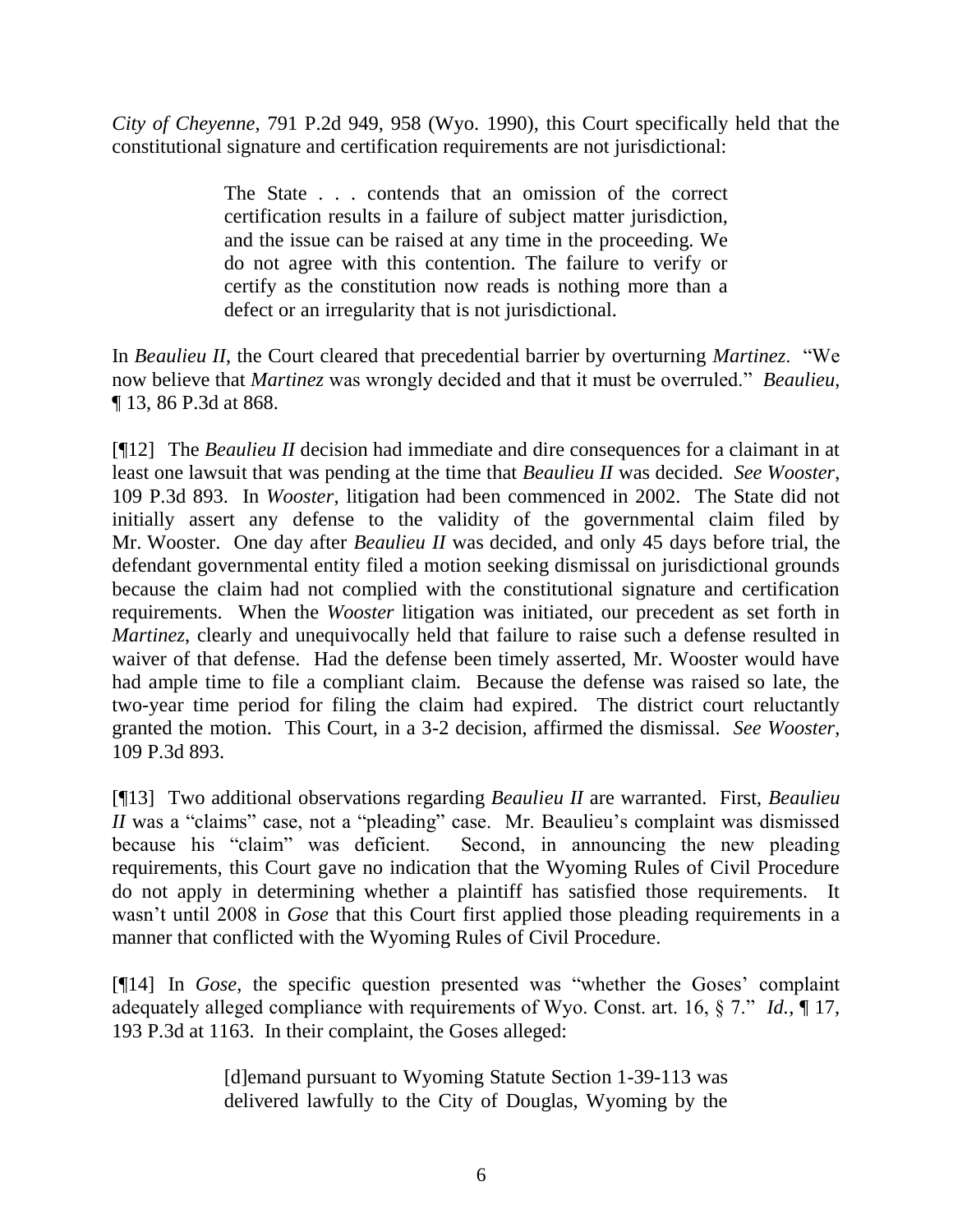original letter attached as Exhibit "4" which is dated March 8, 2007, it having been delivered to the City of Douglas, Wyoming.

## *Id.*, **[18, 193 P.3d at 1164.**

 $\overline{a}$ 

[¶15] This Court found that notice of claim met the constitutional requirements: "[T]here is little question that the Goses' notice of claim met the constitutional signature requirements. The claim was signed and witnessed before a notary public, under penalty of perjury." *Id.*, ¶ 16, 193 P.3d at 1163. We determined, however, that the complaint failed to satisfy the *Beaulieu II* pleading requirements. It is at this point in our jurisprudence, that the conflict between the *Beaulieu II* pleading requirements and the requirements of the Wyoming Rules of Civil Procedure should have surfaced. It did not. Application of those rules to *Beaulieu II* was never discussed. The lack of discussion is perhaps best explained by the result reached in that case. The Goses were not deprived of their day in court. Instead, we remanded to the district court with instructions that the district court enter an order of dismissal without prejudice and that the "dismissal order should establish for the Goses a reasonable time within which to file a new complaint." *Gose*, 121, 193 P.3d at 1165.<sup>4</sup>

[¶16] Earlier this year, this Court entered its decision in *McCann*. It was undisputed that Ms. McCann had filed a claim that satisfied the statutory and constitutional requirements. In her complaint, Ms. McCann alleged:

> That the administrative prerequisites for the filing of this claim have been met inasmuch as the plaintiff's Verified Notice of Claim was served upon the City of Cody, Wyoming at the office of it's [sic] business manager on December 26, 2006 to which there has been no response.

In a 3-2 decision, this Court affirmed the dismissal of Ms. McCann's governmental claim litigation solely on the basis that Ms. McCann had failed to satisfy the *Beaulieu II* pleading requirements. Unlike the Goses, however, Ms. McCann was not provided "a reasonable time within which to file a new complaint." The dissent noted the conflict between strict application of the *Beaulieu II* pleading requirements and the Wyoming Rules of Civil Procedure. The majority opinion did not address or resolve that conflict.

[¶17] *McCann* is the first case in which a litigant lost the right to have a case determined on the merits solely on the basis that the complaint failed to meet the judicially created pleading requirements announced in *Beaulieu II*. Left unanswered in *McCann* and

<sup>&</sup>lt;sup>4</sup> At the time the *Gose* decision was entered, the time for the Goses to file a complaint that satisfied the *Beaulieu II* pleading mandates had expired.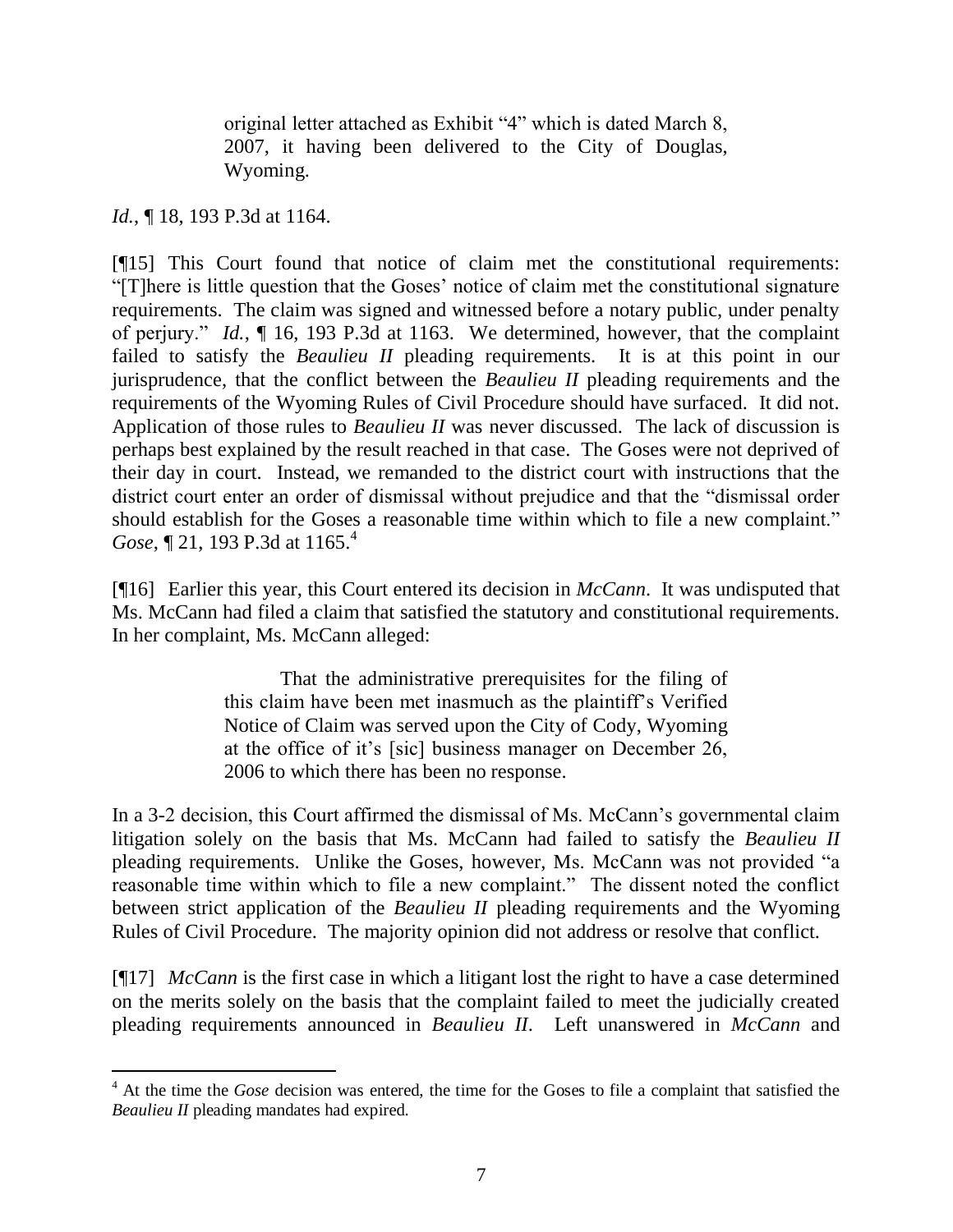*Beaulieu II* are questions relating to the applicability of the Wyoming Rules of Civil Procedure to governmental claims litigation. There is no reason why the Wyoming Rules of Civil Procedure should not apply to governmental claims litigation. <sup>5</sup>

[¶18] This is a civil action. The Wyoming Rules of Civil Procedure "govern procedure in all courts of record in the State of Wyoming, in all actions, suits or proceedings of a civil nature." W.R.C.P. 1. The Wyoming Rules of Civil Procedure specifically state that "No technical forms of pleading  $\ldots$  are required." W.R.C.P. 8(e)(1). We have previously elaborated on that rule: "Rule 8(e)(1) makes it clear that technical forms of pleading no longer have a place in our practice." *Guggenmos v. Tom Searl-Frank McCue, Inc.*, 481 P.2d 48, 51 (Wyo. 1971). It is impossible to view the pleading requirements announced in *Beaulieu II*, and enforced in *McCann*, as anything other than "technical pleading requirements." Our decisions in *Gose* and *McCann* directly conflict with the clear and unambiguous language of Rule 8(e)(1) and our precedent interpreting it.<sup>6</sup>

[¶19] In this case, the validity of Mr. Motley's governmental claim has never been at issue. Initially, defendants challenged the district court's subject matter jurisdiction by asserting that the complaint failed to allege the date on which the claim had been filed. Mr. Motley responded by seeking leave to file an amended complaint. The district court granted the motion and an amended complaint was filed. The defendants answered and discovery ensued. Eventually, defendants sought summary judgment and the district court granted the motion. This appeal followed. The question of subject matter jurisdiction was not raised by appellees. Now, more than two years after the amended complaint was filed, this Court, *sua sponte*, finds the complaint fatally defective. Our system of justice is simply not meant to work this way.

[¶20] As we recognized more than a century ago:

 $\overline{a}$ 

[I]f [a former decision of the court] appears to be radically unsound, and subserves no useful purpose, but on the contrary establishes a hardship which is not within the manifest contemplation of the law, and, moreover, if no injurious

<sup>&</sup>lt;sup>5</sup> The language of the WGCA specifically mandates application of the Wyoming Rules of Civil Procedure to governmental claims litigation. The act provides that "[c]laims under this act which are not covered by insurance may be settled as provided by W.S. 1-41-106 or 1-42-204." Wyo. Stat. Ann. § 1-39-115(d). Those statutes relate to the State Self-Insurance Program (Wyo. Stat. Ann. §§ 1-41-101 – 1-41-111) and the Local Government Insurance Program (Wyo. Stat. Ann. §§ 1-42-201 – 1-42-206). Both provide that "Any person or party adversely affected in compromising or settling a claim shall pursue his remedy in district court pursuant to the Wyoming Rules of Civil Procedure." *See* Wyo. Stat. Ann. §§ 1-41-106(c) and 1-42-204(b).

<sup>&</sup>lt;sup>6</sup> See McCann for further discussion of the conflict between the judicially created pleading requirements and W.R.C.P. 9 and 15. *McCann*, ¶¶ 11-20, 210 P.3d at 1082-86 (Burke, J., dissenting).